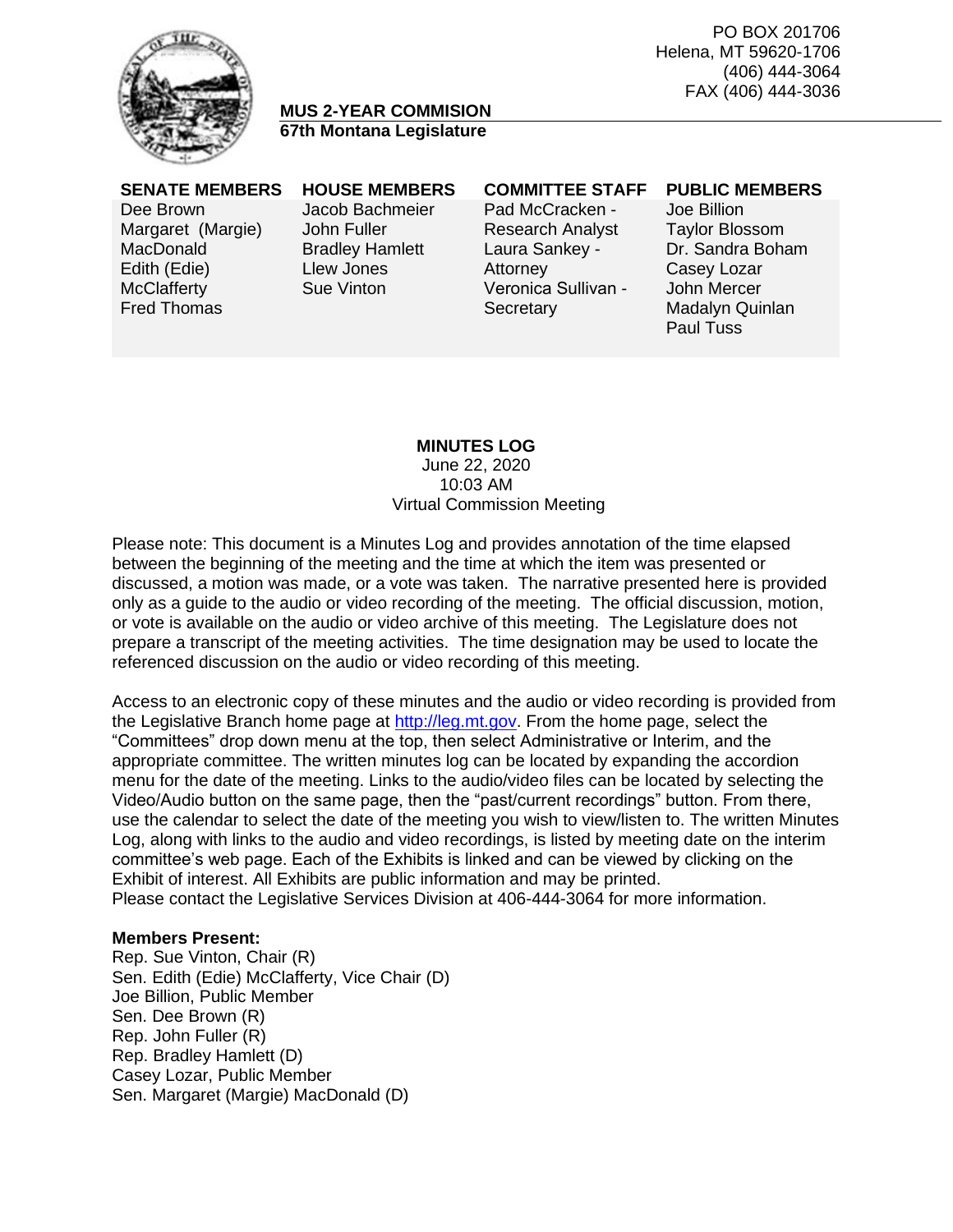Madalyn Quinlan, Public Member Sen. Fred Thomas (R) Paul Tuss, Public Member

#### **Members Absent**

Rep. Jacob Bachmeier (D) Taylor Blossom Dr. Sandra Boham Rep. Llew Jones (R) John Mercer

#### **Staff Present:**

Pad McCracken, Research Analyst Laura Sankey, Attorney Veronica Sullivan, Secretary

#### **FEDERAL HIGHER EDUCATION UPDATE**

10:06:34 Will Carraco, Office of U.S. Representative Greg Gianforte.

#### **Commission Questions**

| 10:09:35 | Sen. Brown asked Mr. Carraco about time frames.                                                                                                        |
|----------|--------------------------------------------------------------------------------------------------------------------------------------------------------|
| 10:10:46 | Rep. Vinton asked Mr. Carraco about the apprenticeship programs.                                                                                       |
| 10:12:26 | Will Parsons, Education Policy Advisor, Office of U.S. Senator Steve                                                                                   |
|          | Daines.                                                                                                                                                |
| 10:17:48 | Comm. Quinlan asked Mr. Parsons about a funding chart that was brought<br>up in the Education Committee.                                               |
| 10:19:59 | Comm. Quinlan asked Mr. Parsons about funding for apprenticeships.                                                                                     |
| 10:21:24 | Sen. Brown asked Mr. Parsons about the time frame of the funds coming<br>in for the work force training.                                               |
| 10:23:09 | Sen. Brown asked Mr. Parsons if the award money is for students or for<br>introducing new programs as well.                                            |
| 10:24:34 | Rep. Vinton asked Mr. Parson about what oversight is provided for the<br>Cares Act.                                                                    |
| 10:25:23 | Katie Rubinger, Office of U.S. Senator Jon Tester, continued with the<br>presentation.                                                                 |
| 10:31:18 | Rep. Hamlett asked Mr. Parsons about the administrative costs.                                                                                         |
| 10:32:59 | Sen. MacDonald asked Ms. Rubinger about the program funding<br>mechanisms.                                                                             |
| 10:35:04 | Pad McCracken, Legislative Services Division (LSD), Research Analyst,<br>asked Mr. Parsons about the Reimagine Workforce Preparation Grant<br>program. |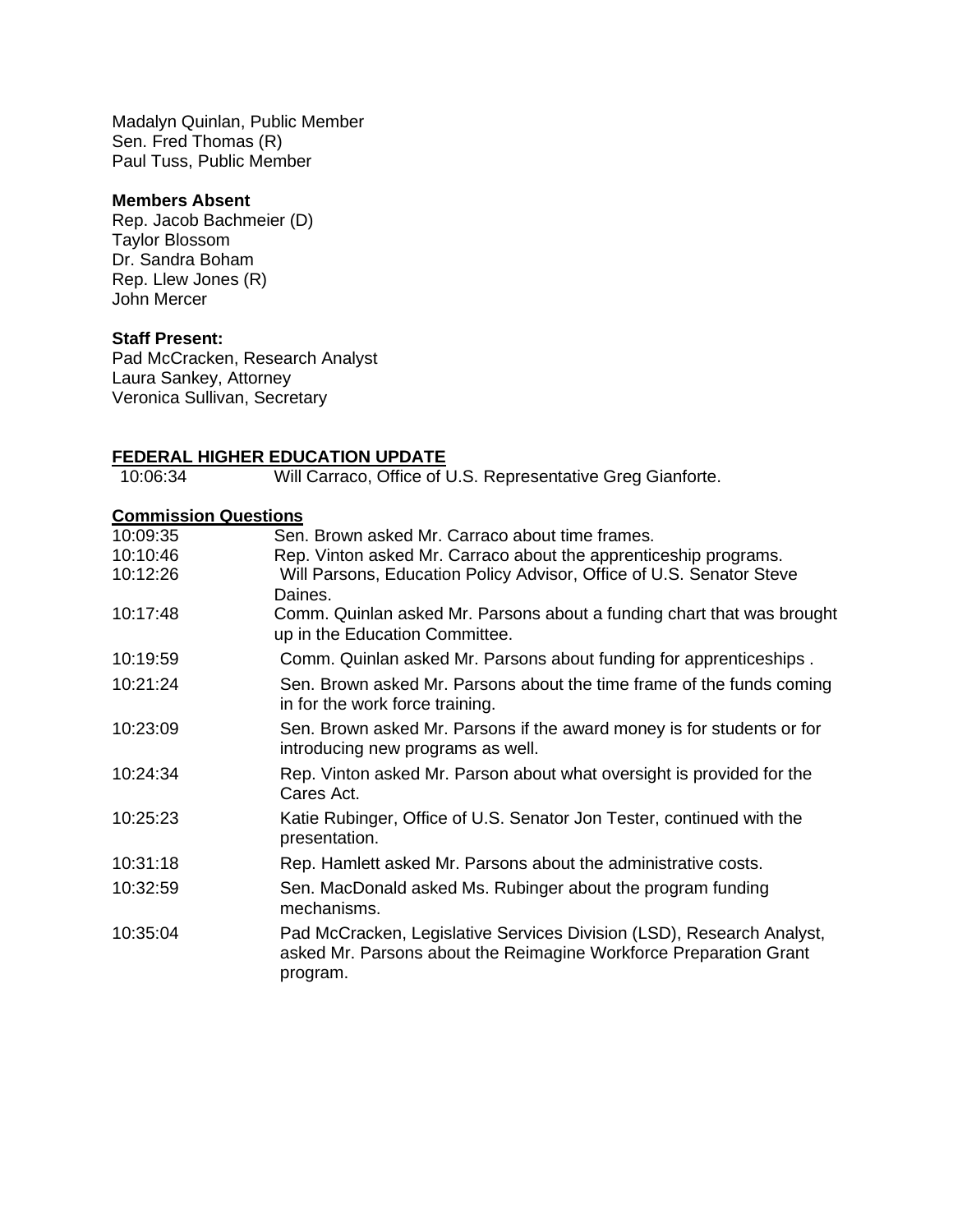#### **MONTANA CHAMBER OF COMMERCE WORKFORCE DEVELOPMENT GOALS, RECOMMENDATIONS, AND EDUCATION PRIORITIES**

| 10:38:40                                     | <u>RECOMMENDATIONS, AND EDUCATION PRIORITIES</u><br>Matt Olson, Director of Network Development, MT Chamber (Exhibit 1) |  |
|----------------------------------------------|-------------------------------------------------------------------------------------------------------------------------|--|
|                                              | (Exhibit 2).                                                                                                            |  |
| 10:45:13                                     | Tony Rosanova, President/CTO, Zoot Enterprises.                                                                         |  |
| 10:50:04                                     | Comm. Quinlan asked Mr. Rosanova about his students interpersonal training<br>skills.                                   |  |
| 10:52:36                                     | Comm. Tuss asked Mr. Rosanova about engagement for internship programs.                                                 |  |
| 10:55:42                                     | Comm. Lozar asked Mr. Olson about research on other states about career<br>counseling.                                  |  |
| 10:59:15                                     | Bridger Mahlum, Director of Government Relations, MT Chamber.                                                           |  |
| 11:03:51                                     | Sen. Brown discussed workforce development.                                                                             |  |
| 11:07:51                                     | Sen. Brown discussed the hands-on career development.                                                                   |  |
| 11:08:37                                     | Rep. Vinton discussed workplace learning.                                                                               |  |
| 11:10:08                                     | Rep. Hamlett discussed interpersonal communication training.                                                            |  |
| 11:12:09                                     | Comm. Billion discussed opening communication lines between businesses and                                              |  |
|                                              | colleges.                                                                                                               |  |
| 11:14:10                                     | Mr. Mahlum continued with the presentation.                                                                             |  |
|                                              | <b>Commission Discussion/ Commission Questions</b>                                                                      |  |
| 11:18:15                                     | Rep. Vinton discussed barriers that she heard throughout the discussion.                                                |  |
| 11:18:58                                     | Sen. Brown discussed the barriers.                                                                                      |  |
| 11:19:49                                     | Comm. Tuss discussed barriers at all levels of education.                                                               |  |
| 11:20:56                                     | Mr. Rosanova discussed dual enrollment.                                                                                 |  |
| 11:22:34                                     | Sen. Brown discussed bonuses of dual enrollment and who it is geared for.                                               |  |
| 11:23:28                                     | Comm. Tuss asked Mr. Mahlum about dual enrollment.                                                                      |  |
| 11:24:26                                     | Comm. Lozar discussed the progress of dual enrollment.                                                                  |  |
| 11:26:36                                     | Rep. Fuller discussed his experiences with dual enrollment.                                                             |  |
| 11:30:22                                     | Dr. Brock Tessman, Deputy Commissioner of Higher Education.                                                             |  |
| 11:35:42                                     | Comm. Tuss asked Dr. Tessman what the goals of OCHE are.                                                                |  |
| 11:38:32                                     | Rep. Hamlett asked Dr. Tessman about funding for new programs and backfill.                                             |  |
| 11:41:07                                     | Rep. Hamlett discussed the Montana Digital academy.                                                                     |  |
| <b>RECESS FOR LUNCH (Reconvened at 1:30)</b> |                                                                                                                         |  |

# **POSTSECONDARY CTE AMIDST COVID-19: CHALLENGES AND OPPORTUNITIES**<br>13:31:02 Dr. Tessman introduced the panel and began the presentation.

- Dr. Tessman introduced the panel and began the presentation.
- 13:37:04 Ron Slinger, President, Miles Community College.
- 13:42:49 Dr. David Krueger, Dean of Technical Sciences, MSU Northern.
- 13:49:02 Dr. Jane Karas, President, Flathead Valley Community College.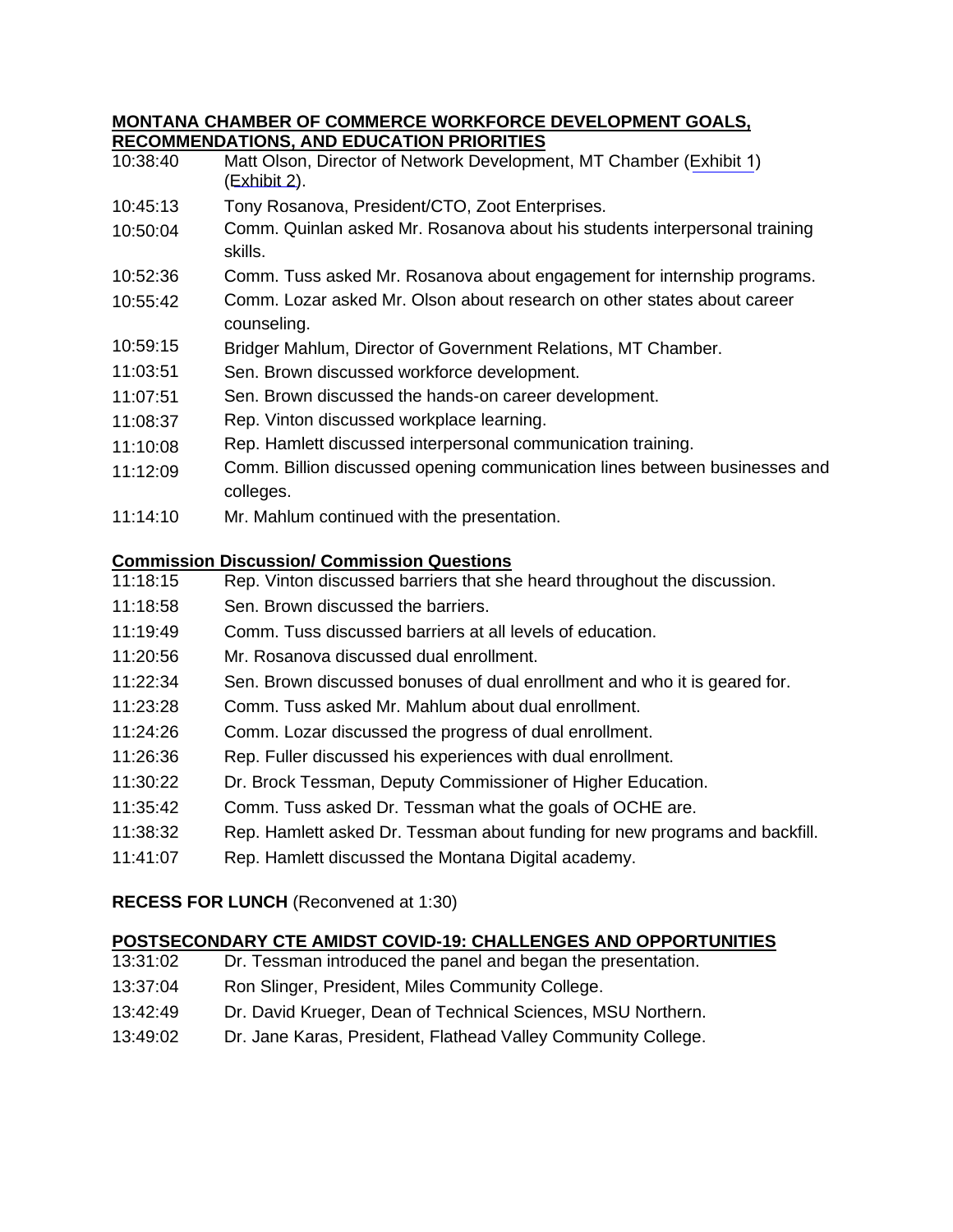### **Commission Discussion/ Commission Questions**

- 13:57:10 Comm. Tuss asked the panel about 2-year and 4-year college student challenges and differences.
- 14:03:44 Comm. Quinlan asked the panel how they are getting feedback from student about the blended online learning.
- 14:06:43 Comm. Quinlan asked a follow up about conductivity.
- 14:15:13 Rep. Hamlett asked the panel about the lab costs on campus and percentage of credits that will be on campus.
- 14:23:23 The panel discussed and answered Rep. Hamlett's questions.
- 14:30:49 Rep. Hamlett asked the panel if there is a policy about wearing a mask on campuses in Montana.
- 14:33:12 Rep Hamlett asked the panel if visitors are required to wear masks when visiting campuses.
- 14:34:05 Rep. Fuller asked the panel about masks.

#### **INCENTIVIZING CTE AT MUS 2-YEAR CAMPUSES - FOUR MODELS FOR CONSIDERATION AND AN OVERVIEW OF FEDERAL PERKINS PROGRAM**

- 14:37:48 Tyler Trevor, Deputy Commissioner of Higher Education ([Exhibit 3](https://leg.mt.gov/content/Committees/Interim/2019-2020/HB-754-MUS-2-Year-Commission/June-2020/Exhibits/EX3.pdf)).
- 14:45:00 Dr. Tessman continued with the presentation.

#### **PUBLIC COMMENT RELATED TO COMMISSION WORK AND POSSIBLE FINDINGS AND RECOMMENDATIONS**

14:54:06 Rep. Vinton discussed the public comment sent to Mr. McCracken by Scott Eychner ([Exhibit 4\)](https://leg.mt.gov/content/Committees/Interim/2019-2020/HB-754-MUS-2-Year-Commission/June-2020/Exhibits/EX4.pdf).

## **COMMISSION WORK SESSION; DISCUSSION OF WORK PLAN AND POSSIBLE FINDINGS AND RECOMMENDATIONS; DIRECTION TO STAFF**

14:54:41 Mr. McCracken ([Exhibit 5\)](https://leg.mt.gov/content/Committees/Interim/2019-2020/HB-754-MUS-2-Year-Commission/June-2020/Exhibits/EX5.pdf) ([Exhibit 6\)](https://leg.mt.gov/content/Committees/Interim/2019-2020/HB-754-MUS-2-Year-Commission/June-2020/Exhibits/EX6.pdf).

## **Committee Discussion/ Committee Questions**

- 14:59:42 Sen. Thomas discussed looking at the governing structures of the vocational schools.
- 15:02:38 Sen. Thomas discussed Mr. McCracken's suggestion.
- 15:03:53 Comm. Lozar discussed looking into the integration of K-12 into college programs.
- 15:07:11 Sen. MacDonald discussed a report created by the committee.
- 15:10:37 Comm. Quinlan discussed workforce needs for 2-year programs and discussed school counselors in schools.
- 15:15:59 Commission discussion on the counselor ratio in schools.
- 15:18:30 Comm. Tuss discussed dual enrollment.
- 15:20:36 Sen. Thomas discussed working with Mr. McCracken on a minority report.
- 15:22:25 Comm. Quinlan asked Mr. McCracken about number 5 on his memo. (see Exhibit 6).
- 15:28:13 Committee discussion on dual enrollment.